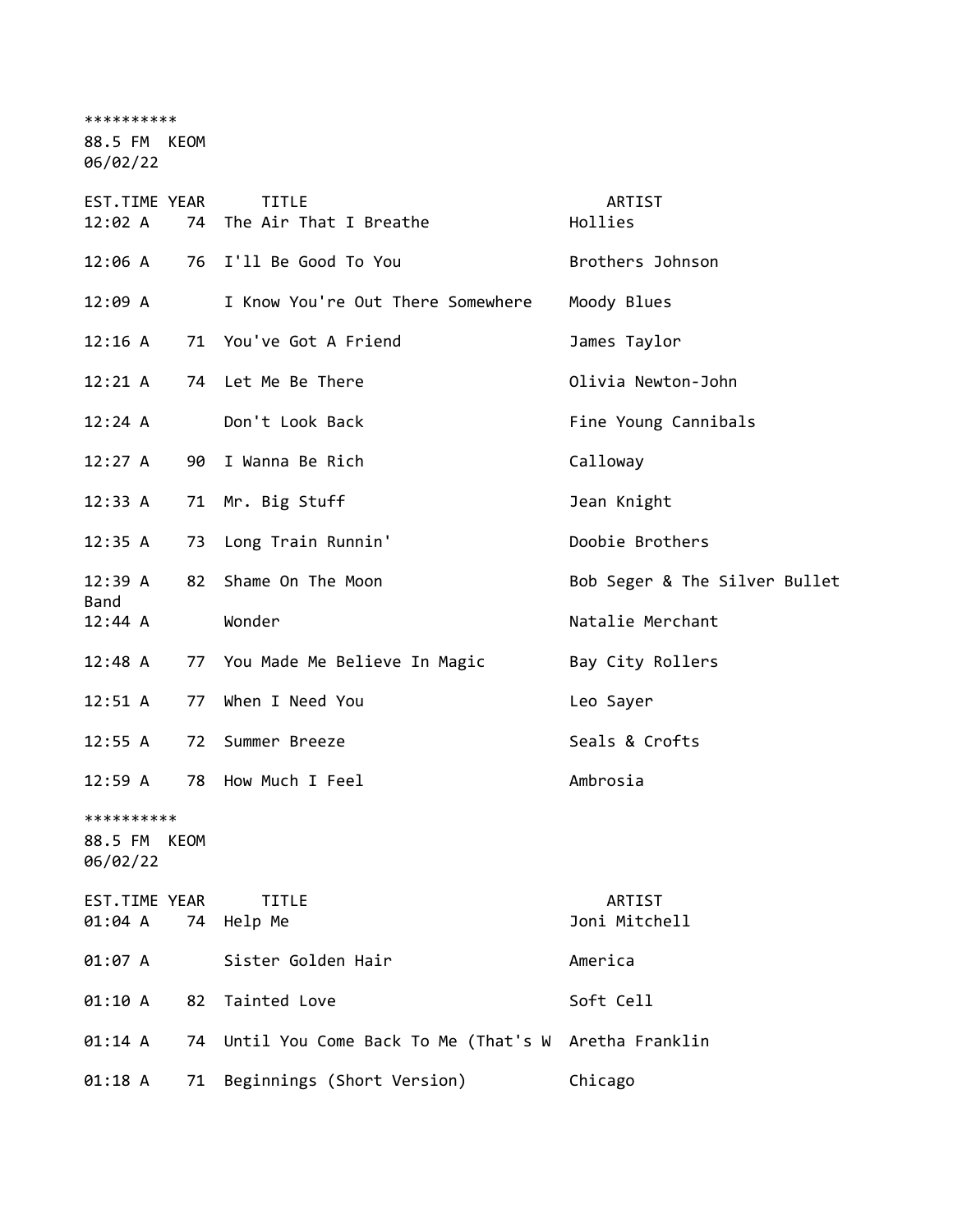| 01:20 A                                |    | Rooms On Fire                                                | Stevie Nicks        |
|----------------------------------------|----|--------------------------------------------------------------|---------------------|
| 01:25 A                                |    | 94 You Gotta Be                                              | Des'ree             |
| 01:28A                                 | 72 | Clair                                                        | Gilbert O'Sullivan  |
| 01:31 A                                | 70 | Ma Belle Amie                                                | Tee Set             |
| 01:35 A                                |    | Who's Johnny                                                 | El DeBarge          |
| 01:39 A                                | 75 | $L-O-V-E (Love)$                                             | Al Green            |
| 01:43 A                                | 99 | I Knew I Loved You                                           | Savage Garden       |
| 01:46 A                                | 78 | What You Won't Do For Love                                   | Bobby Caldwell      |
| 01:50 A                                |    | 74 Cat's In The Cradle                                       | Harry Chapin        |
| 01:53 A                                | 79 | Heaven Knows                                                 | Donna Summer        |
| 01:58 A                                |    | 72 Oh Babe, What Would You Say                               | Hurricane Smith     |
| **********<br>88.5 FM KEOM<br>06/02/22 |    |                                                              |                     |
|                                        |    |                                                              |                     |
| EST.TIME YEAR<br>02:01 A               |    | <b>TITLE</b><br>71 Day After Day                             | ARTIST<br>Badfinger |
| 02:05 A                                | 74 | Best Thing That Ever Happened To Me Gladys Knight & The Pips |                     |
| 02:08 A                                |    | If This Isn't Love                                           | New Edition         |
| 02:11 A                                | 75 | Attitude Dancing                                             | Carly Simon         |
| 02:16 A                                | 77 | Dazz                                                         | Brick               |
| 02:20 A                                | 73 | Right Place, Wrong Time                                      | Dr. John            |
| 02:22 A                                |    | Head Over Heals                                              | Go Go's             |
| 02:26 A                                | 94 | Baby I Love Your Way                                         | Big Mountain        |
| 02:30 A                                | 71 | How Can You Mend A Broken Heart                              | Bee Gees            |
| 02:34 A                                | 79 | Lady                                                         | Little River Band   |
| 02:39 A                                | 85 | Sussudio                                                     | Phil Collins        |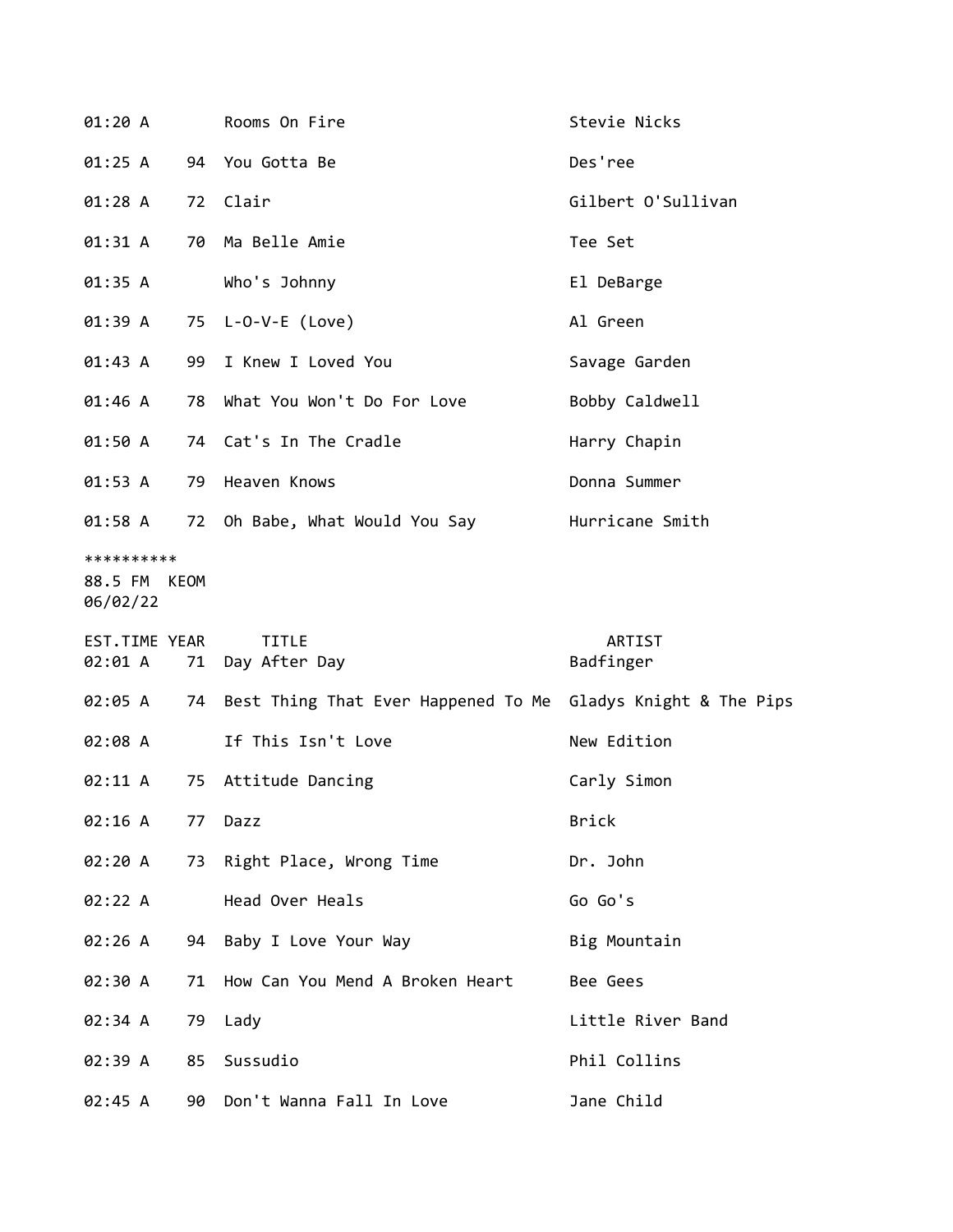| 02:49 A                                |      | 77 It's So Easy                                      | Linda Ronstadt                |
|----------------------------------------|------|------------------------------------------------------|-------------------------------|
| 02:51 A                                |      | 77 (Your Love Has Lifted Me) Higher An Rita Coolidge |                               |
| 02:55 A                                | 77   | Smoke From A Distant Fire                            | Sanford-Townsend Band         |
| 02:59 A                                |      | 75 That's The Way (I Like It)                        | KC & The Sunshine Band        |
| **********<br>88.5 FM KEOM<br>06/02/22 |      |                                                      |                               |
| EST.TIME YEAR<br>03:02 A               |      | <b>TITLE</b><br>75 Bad Time                          | ARTIST<br>Grand Funk Railroad |
| 03:05 A                                |      | 78 Can't Smile Without You                           | Barry Manilow                 |
| 03:08 A                                |      | Ah! Leah!                                            | Donnie Iris                   |
| 03:12 A                                |      | 88 Waiting For A Star To Fall                        | Boy Meets Girl                |
| 03:17 A                                |      | Because Of You                                       | 98 Degrees                    |
| 03:21 A                                | 77   | My Heart Belongs To Me                               | Barbra Streisand              |
| 03:25 A                                |      | The Waiting                                          | Tom Petty & The Heartbreakers |
| 03:28 A                                | 79   | Reunited                                             | Peaches & Herb                |
| 03:32 A                                |      | Do You Know (What It Takes)                          | Robyn                         |
| 03:36 A                                | 82   | Maneater                                             | Hall & Oates                  |
| 03:40 A                                | 76   | Mama Mia                                             | ABBA                          |
| 03:45 A                                | 98   | Kiss Me                                              | Sixpence None The Richer      |
| 03:48 A                                |      | 79 You Decorated My Life                             | Kenny Rogers                  |
| 03:52 A                                | 72   | I Can See Clearly Now                                | Johnny Nash                   |
| 03:54 A                                |      | A Natural Man                                        | Lou Rawls                     |
| 03:59 A                                |      | The Look                                             | Roxette                       |
| **********<br>88.5 FM                  | KEOM |                                                      |                               |

06/02/22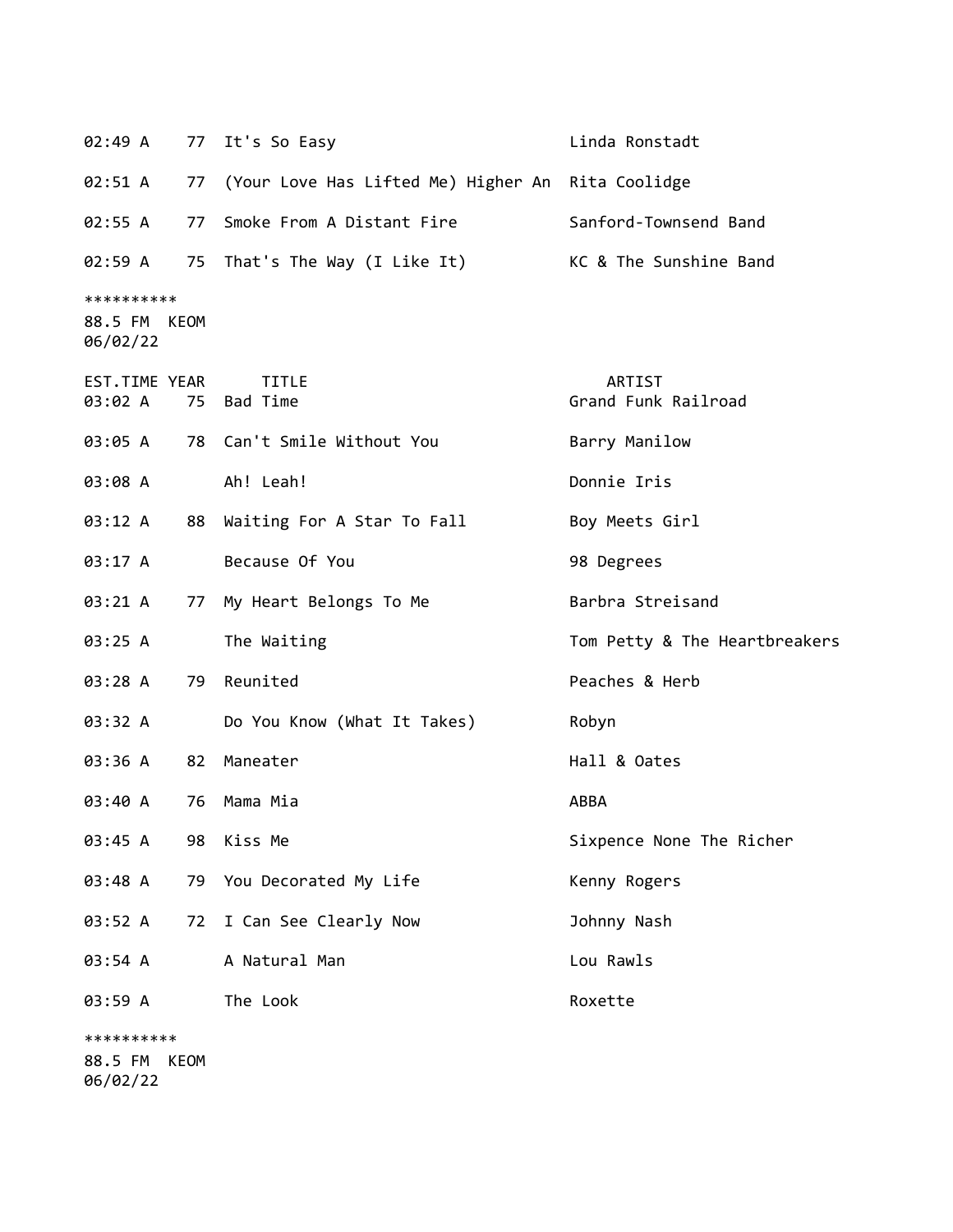| EST.TIME YEAR<br>04:03 A               |    | <b>TITLE</b><br>72 Hold Your Head Up                   | ARTIST<br>Argent          |
|----------------------------------------|----|--------------------------------------------------------|---------------------------|
| 04:06 A                                | 74 | Then Came You                                          | Spinners & Dionne Warwick |
| 04:10 A                                |    | 73 Give Me Love (Give Me Peace On Eart George Harrison |                           |
| 04:15 A                                | 83 | Joanna                                                 | Kool & The Gang           |
| 04:19 A                                |    | For You I Will                                         | Monica                    |
| 04:23 A                                |    | 71 It's Too Late                                       | Carole King               |
| 04:27 A                                |    | 78 Alive Again                                         | Chicago                   |
| 04:31 A                                | 75 | Philadelphia Freedom                                   | Elton John                |
| 04:36 A                                | 70 | Montego Bay                                            | Bobby Bloom               |
| 04:39 A                                | 83 | Time (Clock Of The Heart)                              | Culture Club              |
| 04:45 A                                |    | She's All I Ever Had                                   | Ricky Martin              |
| 04:49 A                                | 79 | When You're In Love With A Beautifu Dr. Hook           |                           |
| 04:52 A                                | 71 | Joy To The World                                       | Three Dog Night           |
| 04:55 A                                |    | 84 Neutron Dance                                       | Pointer Sisters           |
| **********<br>88.5 FM KEOM<br>06/02/22 |    |                                                        |                           |
| EST.TIME YEAR<br>05:00 A               | 74 | <b>TITLE</b><br>Please Mr. Postman                     | ARTIST<br>Carpenters      |
| 05:03 A                                |    | Look What You've Done For Me                           | Al Green                  |
| 05:06 A                                | 79 | We Are Family                                          | Sister Sledge             |
| 05:09 A                                | 83 | Human Touch                                            | Rick Springfield          |
| 05:14 A                                | 94 | I'll Remember                                          | Madonna                   |
| 05:19 A                                | 75 | Supernatural Thing                                     | Ben E. King               |
| 05:22 A                                | 80 | Pilot Of The Airwaves                                  | Charlie Dore              |
| 05:25 A                                | 80 | With You I'm Born Again                                | Billy Preston             |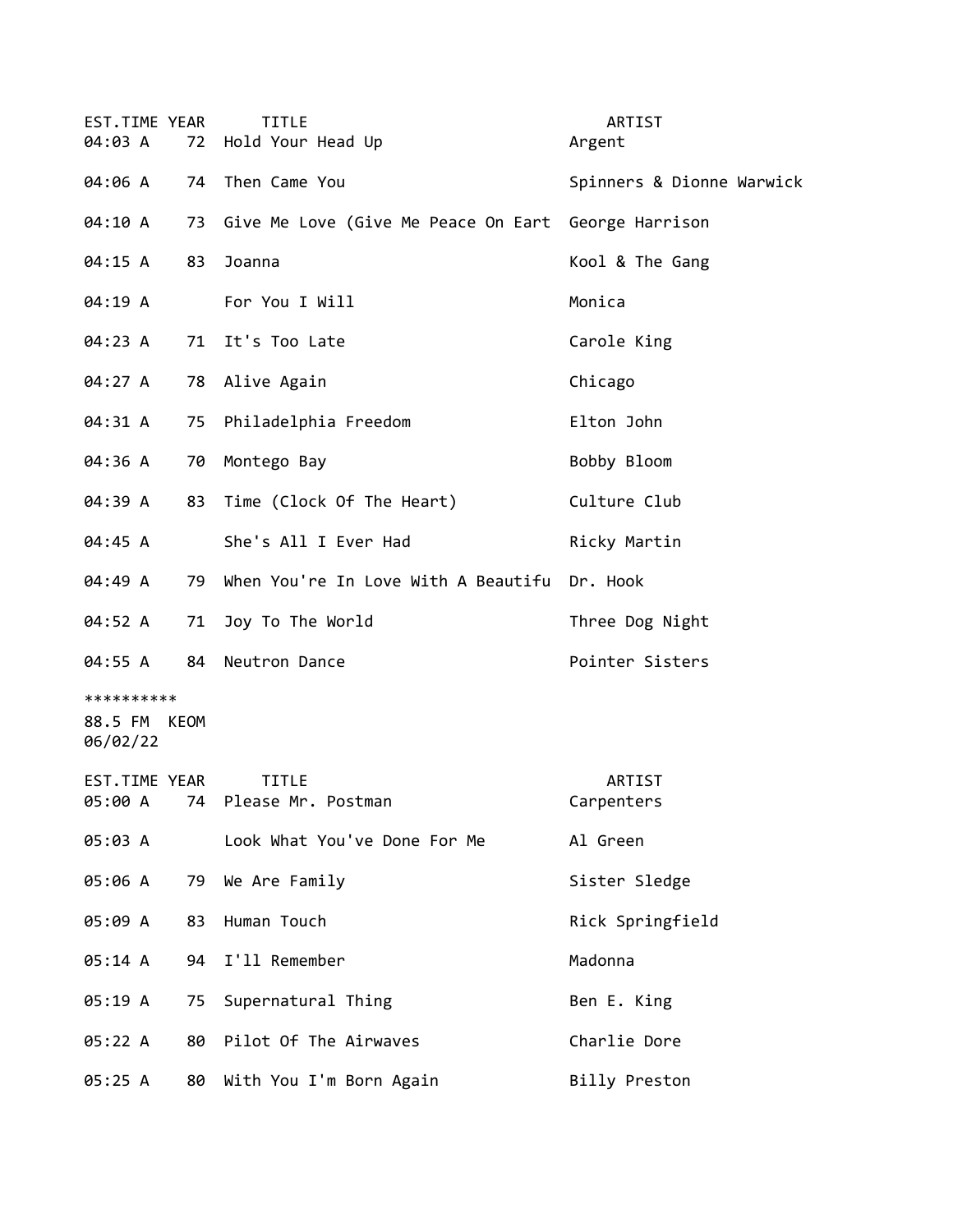| 05:29 A                                |    | 71 Smiling Faces Sometimes                                        | Undisputed Truth       |
|----------------------------------------|----|-------------------------------------------------------------------|------------------------|
| 05:32 A                                |    | She's Playing Hard To Get                                         | Hi-Five                |
| 05:36 A                                | 80 | Biggest Part Of Me                                                | Ambrosia               |
| 05:41 A                                |    | 77 Here Come Those Tears Again                                    | Jackson Browne         |
| 05:46 A                                |    | You're Still The One                                              | Shania Twain           |
| 05:49 A                                |    | 77 Come Sail Away                                                 | Styx                   |
| 05:53 A                                |    | 77 I Just Want To Be Your Everything                              | Andy Gibb              |
| 05:56 A                                |    | 75 Part Of The Plan                                               | Dan Fogelberg          |
| **********<br>88.5 FM KEOM<br>06/02/22 |    |                                                                   |                        |
| EST.TIME YEAR<br>06:00 A               | 70 | <b>TITLE</b><br>Signed, Sealed, Delivered I'm Yours Stevie Wonder | ARTIST                 |
| 06:03 A                                |    | 79 Lonesome Loser                                                 | Little River Band      |
|                                        |    |                                                                   |                        |
| 06:07 A                                |    | Yes I'm Ready                                                     | Teri DeSario with K.C. |
| 06:10 A                                | 85 | Raspberry Beret                                                   | Prince                 |
| 06:16 A                                |    | Dream On                                                          | Righteous Brothers     |
| 06:19 A                                |    | 73 Drift Away                                                     | Dobie Gray             |
| 06:24 A                                | 83 | Rio                                                               | Duran Duran            |
| 06:30 A                                | 74 | Kung Fu Fighting                                                  | Carl Douglas           |
| 06:33 A                                | 70 | Come And Get It                                                   | Badfinger              |
| 06:36 A                                | 83 | Tell Her About It                                                 | Billy Joel             |
| 06:40 A                                | 77 | Peace Of Mind                                                     | Boston                 |
| 06:47 A                                | 95 | Kiss From A Rose                                                  | Seal                   |
| 06:51 A                                |    | What's Goin' On                                                   | Marvin Gaye            |
| 06:55 A                                | 99 | Amazed                                                            | Lonestar               |

\*\*\*\*\*\*\*\*\*\*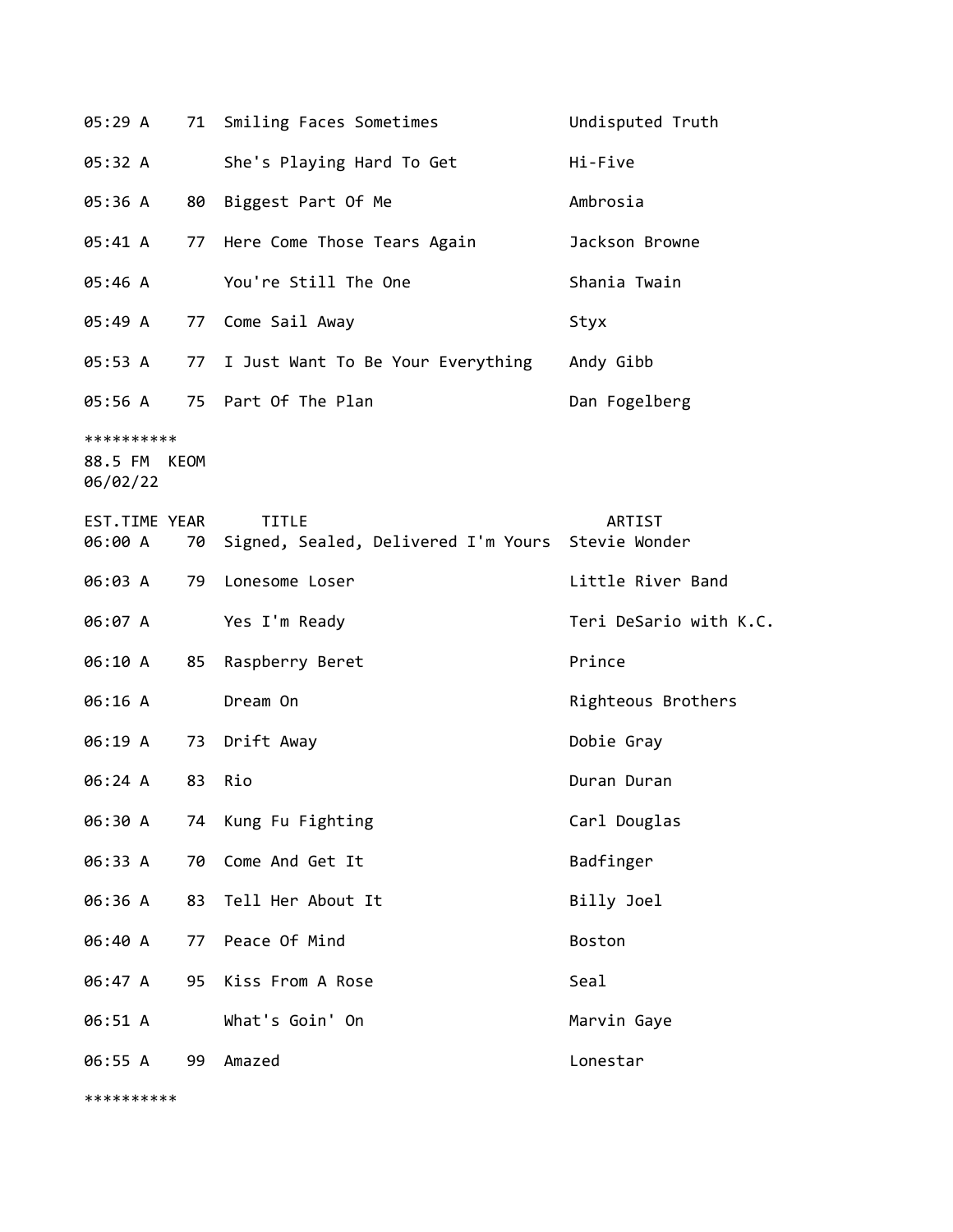88.5 FM KEOM 06/02/22

| EST.TIME YEAR<br>07:02 A               | 72 | <b>TITLE</b><br>A Horse With No Name            | ARTIST<br>America              |
|----------------------------------------|----|-------------------------------------------------|--------------------------------|
| 07:06 A                                |    | Sultans Of Swing                                | Dire Straits                   |
| 07:11 A                                | 87 | Looking For A New Love                          | Jody Watley                    |
| 07:19A                                 | 75 | Rhinestone Cowboy                               | Glen Campbell                  |
| 07:22 A                                |    | Angel                                           | Sarah McLachlan                |
| 07:27 A                                |    | Love Me                                         | Yvonne Elliman                 |
| 07:33 A                                |    | 72 Saturday In The Park                         | Chicago                        |
| 07:37A                                 | 87 | The Lady In Red                                 | Chris DeBurgh                  |
| $07:41 \; A$                           | 70 | We Gotta Get You A Woman                        | Todd Rundgren                  |
| 07:47 A                                | 74 | Laughter In The Rain                            | Neil Sedaka                    |
| 07:49 A                                | 87 | Hazy Shade Of Winter                            | Bangles                        |
| 07:52 A                                | 72 | Where Is The Love                               | Roberta Flack & Donny Hathaway |
| 07:58 A                                | 87 | La Bamba                                        | Los Lobos                      |
| **********<br>88.5 FM KEOM<br>06/02/22 |    |                                                 |                                |
| EST.TIME YEAR<br>08:01 A               | 72 | <b>TITLE</b><br>Could It Be I'm Falling In Love | ARTIST<br>Spinners             |
| 08:06 A                                | 72 | Hurting Each Other                              | Carpenters                     |
| 08:09 A                                |    | On The Wings Of Love                            | Jeffrey Osborne                |
| 08:15 A                                |    | 82 Eye Of The Tiger                             | Survivor                       |
| 08:19 A                                | 93 | Another Sad Love Song                           | Toni Braxton                   |
| 08:24 A                                | 72 | Use Me                                          | Bill Withers                   |
| 08:29 A                                | 71 | I Feel The Earth Move                           | Carole King                    |
| 08:32 A                                | 72 | Do It Again                                     | Steely Dan                     |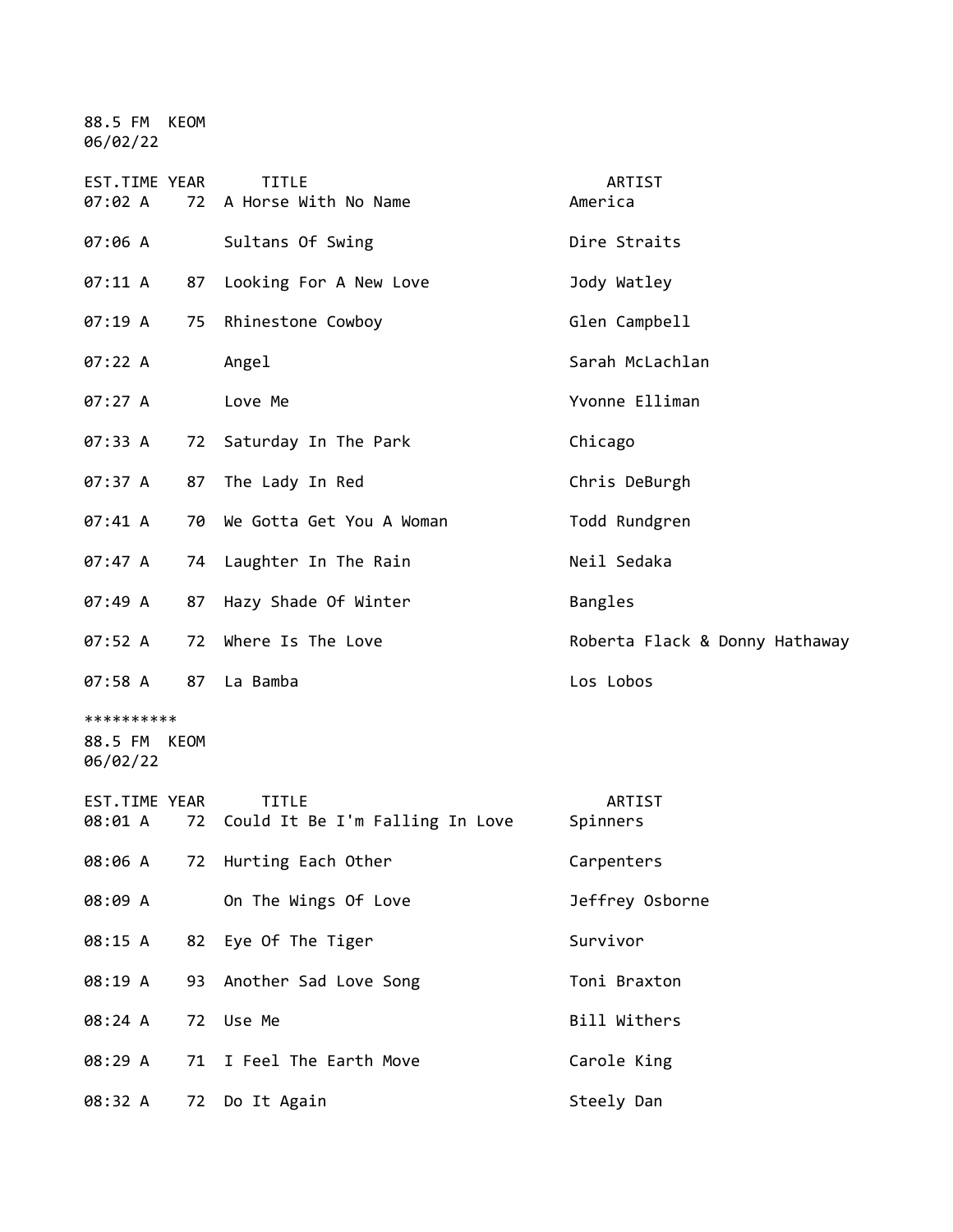| 08:38 A                           | 89   | If You Don't Know Me By Now            | Simply Red                |
|-----------------------------------|------|----------------------------------------|---------------------------|
| 08:41 A                           | 84   | Some Guys Have All The Luck            | Rod Stewart               |
| 08:48 A                           | 92   | I'll Be There                          | Mariah Carey              |
| 08:52 A                           |      | 71 Peace Train                         | Cat Stevens               |
| **********<br>88.5 FM<br>06/02/22 | KEOM |                                        |                           |
| EST.TIME YEAR<br>09:00 A          |      | <b>TITLE</b><br>77 Here You Come Again | ARTIST<br>Dolly Parton    |
| 09:03 A                           | 77   | Go Your Own Way                        | Fleetwood Mac             |
| 09:08 A                           |      | 73 Will It Go 'Round In Circles        | Billy Preston             |
| 09:12 A                           |      | 76 I Do, I Do, I Do, I Do, I Do        | ABBA                      |
| 09:18 A                           |      | 79 Please Don't Go                     | KC & The Sunshine Band    |
| 09:22 A                           |      | 75 It's A Miracle                      | Barry Manilow             |
| 09:26 A                           | 90   | Enjoy The Silence                      | Depeche Mode              |
| 09:32 A                           |      | 71 Brand New Key                       | Melanie                   |
| 09:34 A                           |      | 77 Stand Tall                          | Burton Cummings           |
| 09:39 A                           |      | 87 Let's Wait Awhile                   | Janet Jackson             |
| 09:47 A                           | 97   | 3 AM                                   | Matchbox Twenty           |
| 09:50 A                           | 78   | Hold The Line                          | Toto                      |
| 09:54 A                           | 72   | Joy (Jesu, Joy Of Man's Desiring)      | Apollo 100                |
| **********<br>88.5 FM<br>06/02/22 | KEOM |                                        |                           |
| EST.TIME YEAR<br>10:00 A          | 79   | <b>TITLE</b><br>What A Fool Believes   | ARTIST<br>Doobie Brothers |
| 10:03 A                           |      | Love Me For A Reason                   | Osmonds                   |
| 10:07 A                           | 70   | Bridge Over Troubled Water             | Simon & Garfunkel         |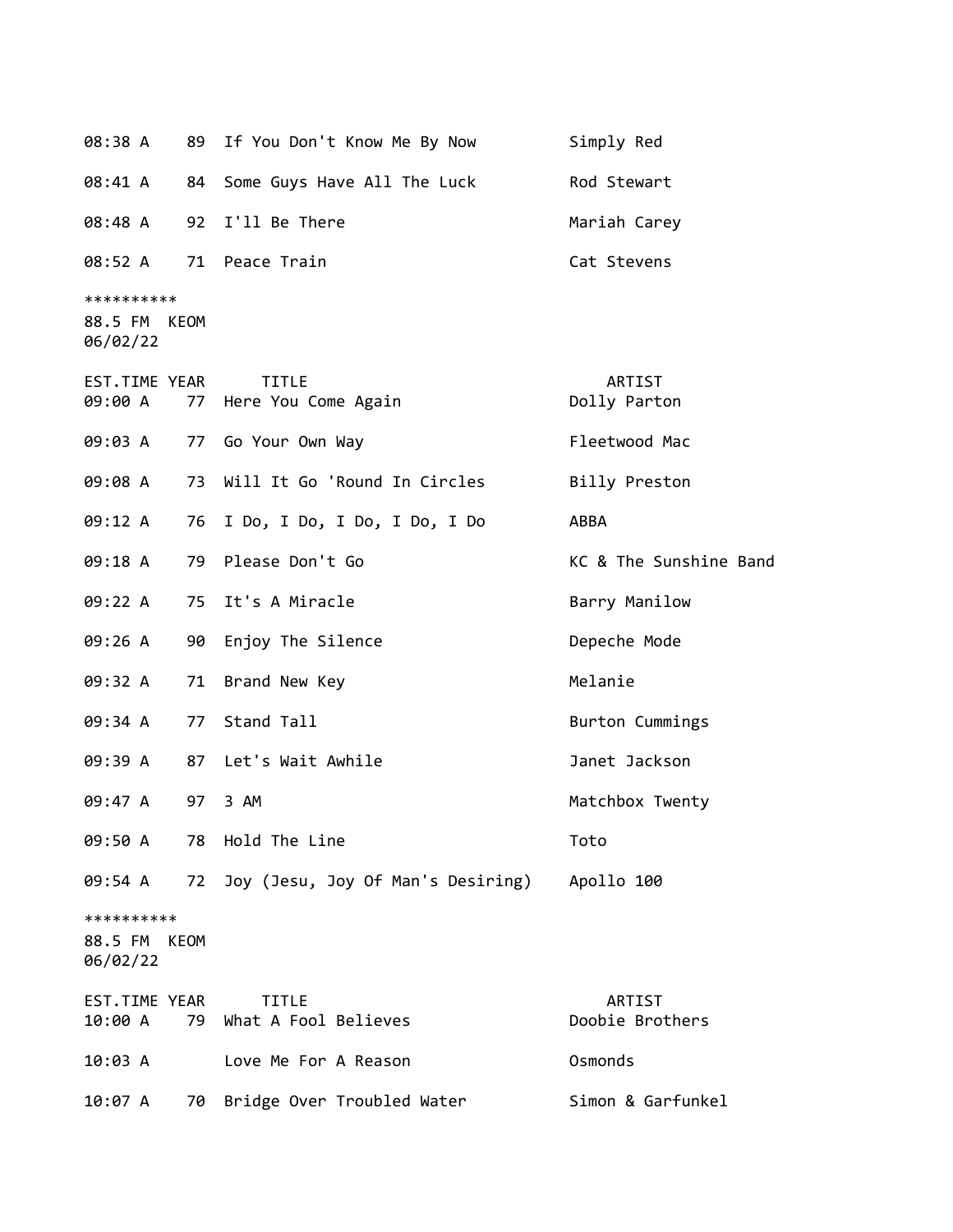| 10:12 A                                |    | 82 What Kind Of Fool Am I                          | Rick Springfield     |
|----------------------------------------|----|----------------------------------------------------|----------------------|
| $10:21 \; A$                           |    | 96 Lovefool                                        | Cardigans            |
| 10:24 A                                |    | 75 This Will Be                                    | Natalie Cole         |
| 10:27 A                                | 82 | 1999                                               | Prince               |
| 10:31 A                                |    | The Night Chicago Died                             | Paper Lace           |
| 10:35 A                                | 98 | The Way                                            | Fastball             |
| 10:39 A                                |    | King Of Pain                                       | Police               |
| 10:47 A                                |    | 91 Fading Like A Flower (Every Time Yo Roxette     |                      |
| 10:50 A                                |    | 74 (I've Been) Searchin' So Long                   | Chicago              |
| 10:55 A                                |    | 75 All By Myself                                   | Eric Carmen          |
| **********<br>88.5 FM KEOM<br>06/02/22 |    |                                                    |                      |
| EST.TIME YEAR<br>11:00 A               |    | <b>TITLE</b><br>79 Tragedy                         | ARTIST<br>Bee Gees   |
| 11:05 A                                |    | 79 Makin' It                                       | David Naughton       |
| 11:09 A                                |    | 75 Love Rollercoaster                              | Ohio Players         |
| 11:12 A                                |    | 83 Saved By Zero                                   | Fixx                 |
| $11:19$ A                              |    | I'll Be Your Everything                            | Tommy Page           |
| 11:23 A                                |    | 76 Fly Like An Eagle                               | Steve Miller Band    |
| 11:26 A                                |    | It's No Crime                                      | Babyface             |
| 11:33 A                                |    | Nightingale                                        | Carole King          |
| 11:37 A                                |    | Save Tonight                                       | Eagle Eye Cherry     |
| 11:40 A                                | 89 | She Drives Me Crazy                                | Fine Young Cannibals |
| $11:46$ A                              |    | One More Try                                       | Timmy T.             |
| 11:49A                                 | 72 | It Never Rains In Southern Californ Albert Hammond |                      |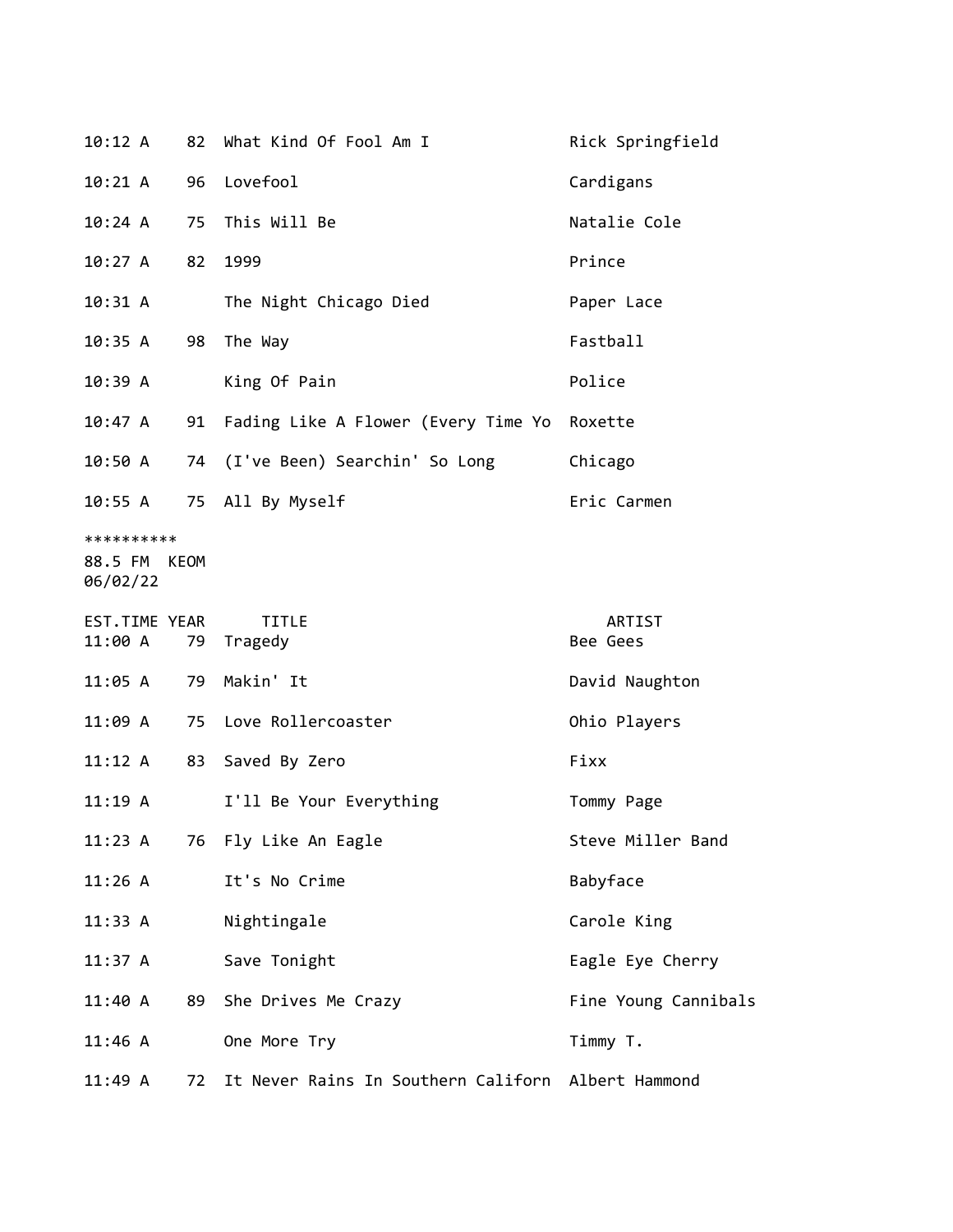11:53 A 77 Gonna Fly Now (Theme From Rocky) Bill Conti

\*\*\*\*\*\*\*\*\*\* 88.5 FM KEOM 06/02/22

| EST.TIME YEAR<br>12:00 P               | <b>TITLE</b><br>Love On A Two-Way Street          | ARTIST<br>Moments       |
|----------------------------------------|---------------------------------------------------|-------------------------|
| 12:03 P                                | 78 Love Is Like Oxygen                            | Sweet                   |
| $12:08$ P                              | Nobody Does It Better<br>77                       | Carly Simon             |
| 12:11 P                                | 74 Don't You Worry 'Bout A Thing                  | Stevie Wonder           |
| $12:17$ P                              | 74 Rock The Boat                                  | Hues Corporation        |
| 12:20 P                                | 70 The Letter                                     | Joe Cocker              |
| 12:25 P                                | I Can't Wait                                      | Stevie Nicks            |
| 12:31 P                                | 77 Keep It Comin' Love                            | KC & The Sunshine Band  |
| 12:35 P                                | 73 My Maria                                       | B.W. Stevenson          |
| 12:38 P                                | I'll Be Loving You (Forever)                      | New Kids On The Block   |
| 12:42 P                                | Little Bit Of Soap                                | Nigel Olsson            |
| 12:48 P                                | 91 You're In Love                                 | Wilson Phillips         |
| 12:52 P                                | 72 Nice To Be With You                            | Gallery                 |
| **********<br>88.5 FM KEOM<br>06/02/22 |                                                   |                         |
| EST.TIME YEAR<br>01:00 P               | <b>TITLE</b><br>75 Before The Next Teardrop Falls | ARTIST<br>Freddy Fender |
| 01:02 P                                | I Remember Holding You                            | Boys Club               |
| 01:06 P<br>75                          | (Hey Won't You Play) Another Somebo B.J. Thomas   |                         |
| 01:09 P<br>91                          | Keep Coming Back                                  | Richard Marx            |
| 01:19 P<br>87                          | Carrie                                            | Europe                  |
| 01:23 P                                | 79 Chuck E.'s In Love                             | Rickie Lee Jones        |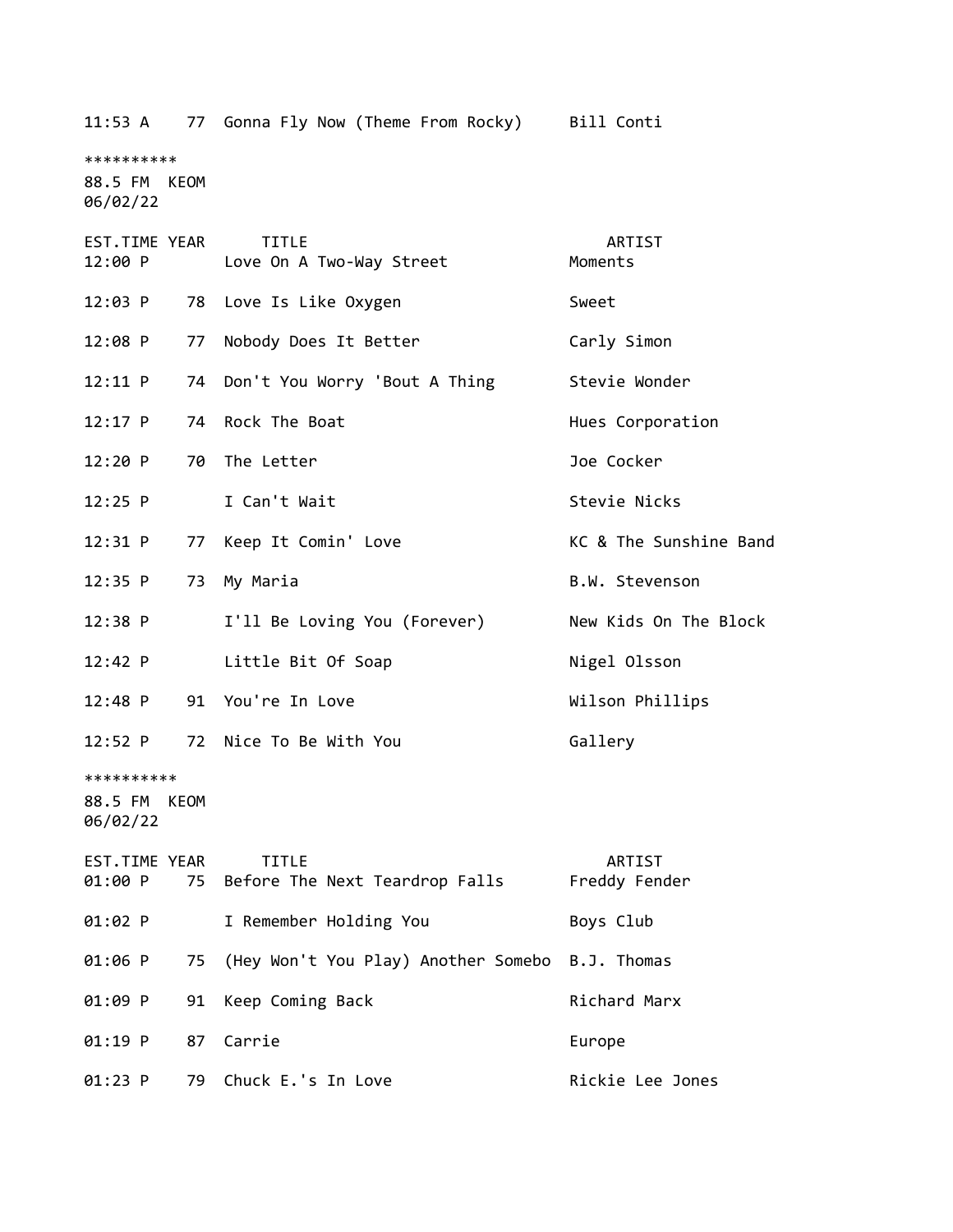| $01:29$ P                              | 9 To 5                                     | Dolly Parton         |
|----------------------------------------|--------------------------------------------|----------------------|
| 01:31 P                                | 76 Still The One                           | Orleans              |
| 01:36 P                                | Believe                                    | Elton John           |
| 01:40 P<br>79                          | One Way Or Another                         | Blondie              |
| 01:47 P<br>74                          | Nothing From Nothing                       | Billy Preston        |
| 01:50 P<br>82                          | Get Down On It                             | Kool & The Gang      |
|                                        | 01:53 P 77 We Will Rock You                | Queen                |
| **********<br>88.5 FM KEOM<br>06/02/22 |                                            |                      |
|                                        |                                            |                      |
| EST.TIME YEAR<br>02:00 P               | <b>TITLE</b><br>Kiss And Say Goodbye<br>76 | ARTIST<br>Manhattans |
| 02:03 P                                | Devil Woman                                | Cliff Richard        |
| 02:07 P                                | 79 Love You Inside Out                     | Bee Gees             |
| 02:11 P<br>78                          | My Angel Baby                              | Toby Beau            |
| 02:21 P<br>80                          | One In A Million You                       | Larry Graham         |
| 70<br>02:25 P                          | 25 Or 6 To 4                               | Chicago              |
| 02:25 P                                | 87 I Live For Your Love                    | Natalie Cole         |
| 02:32 P<br>79                          | Working My Way Back To You-Forgive         | Spinners             |
| 02:36 P                                | 77 Car Wash                                | Rose Royce           |
| 02:40 P<br>71                          | I Just Want To Celebrate                   | Rare Earth           |
| 02:42 P<br>70                          | Groovy Situation                           | Gene Chandler        |
| $02:47$ P<br>83                        | Every Breath You Take                      | Police               |
| 02:51 P                                | Respect Yourself                           | Bruce Willis         |
| **********<br>88.5 FM KEOM<br>06/02/22 |                                            |                      |
| EST.TIME YEAR                          | TITLE                                      | ARTIST               |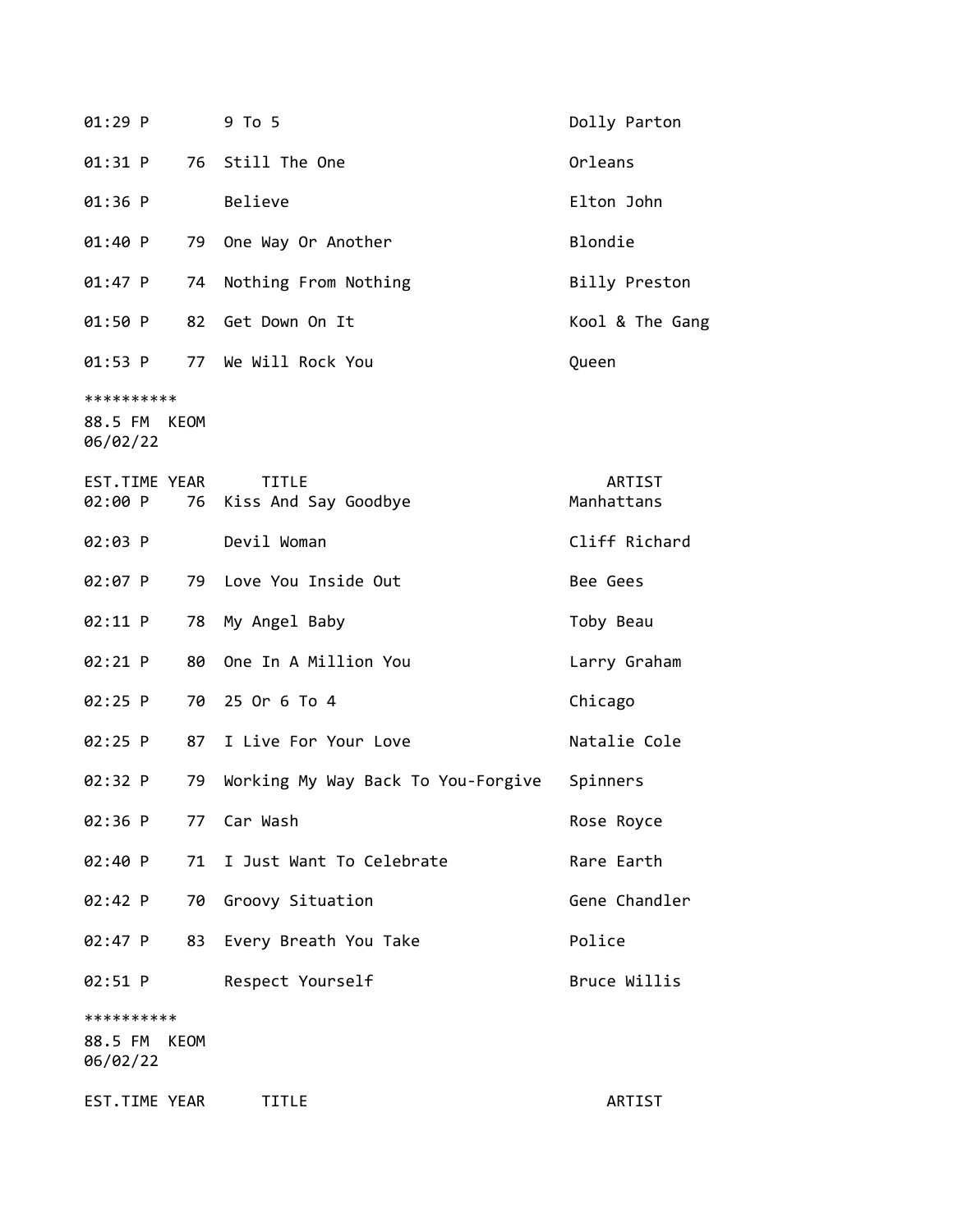| 03:00 P                                | 77 | My Life                                            | Billy Joel                     |
|----------------------------------------|----|----------------------------------------------------|--------------------------------|
| 03:03 P                                | 73 | I Got A Name                                       | Jim Croce                      |
| 03:07 P                                |    | 77 Couldn't Get It Right                           | Climax Blues Band              |
| 03:10 P                                |    | 85 You Spin Me Round (Like A Record) Dead Or Alive |                                |
| 03:15 P                                | 95 | Water Runs Dry                                     | Boyz II Men                    |
| 03:18 P                                | 70 | Black Magic Woman                                  | Santana                        |
| 03:22 P                                |    | I.G.Y. (What A Beautiful World)                    | Donald Fagen                   |
| 03:27 P                                | 76 | This Masquerade                                    | George Benson                  |
| 03:31 P                                | 75 | Fallin' In Love                                    | Hamilton, Joe Frank & Reynolds |
| 03:34 P                                | 98 | Ray Of Light                                       | Madonna                        |
| 03:39 P                                |    | 83 Sweet Dreams (Are Made Of This)                 | Eurythmics                     |
| 03:42 P                                | 71 | Here Comes That Rainy Day Feeling A Fortunes       |                                |
| 03:47 P                                | 95 | Fantasy                                            | Mariah Carey                   |
| 03:51 P                                |    | 72 Alone Again (Naturally)                         | Gilbert O'Sullivan             |
| **********<br>88.5 FM KEOM<br>06/02/22 |    |                                                    |                                |
| EST.TIME YEAR<br>04:00 P               |    | <b>TITLE</b><br>I Think We're Alone Now            | ARTIST<br>Tiffany              |
| 04:03 P                                | 76 | Love Hurts                                         | Nazareth                       |
| 04:06 P                                | 72 | If You Don't Know Me By Now                        | Harold Melvin & The Bluenotes  |
| 04:10 P                                | 80 | Answering Machine                                  | Rupert Holmes                  |
| 04:14 P                                |    | When I Wanted You                                  | Barry Manilow                  |
| 04:18 P                                | 99 | Higher                                             | Creed                          |
| 04:22 P                                | 72 | You're So Vain                                     | Carly Simon                    |
| 04:26 P                                | 77 | Lovely Day                                         | Bill Withers                   |
| 04:33 P                                | 74 | The Show Must Go On                                | Three Dog Night                |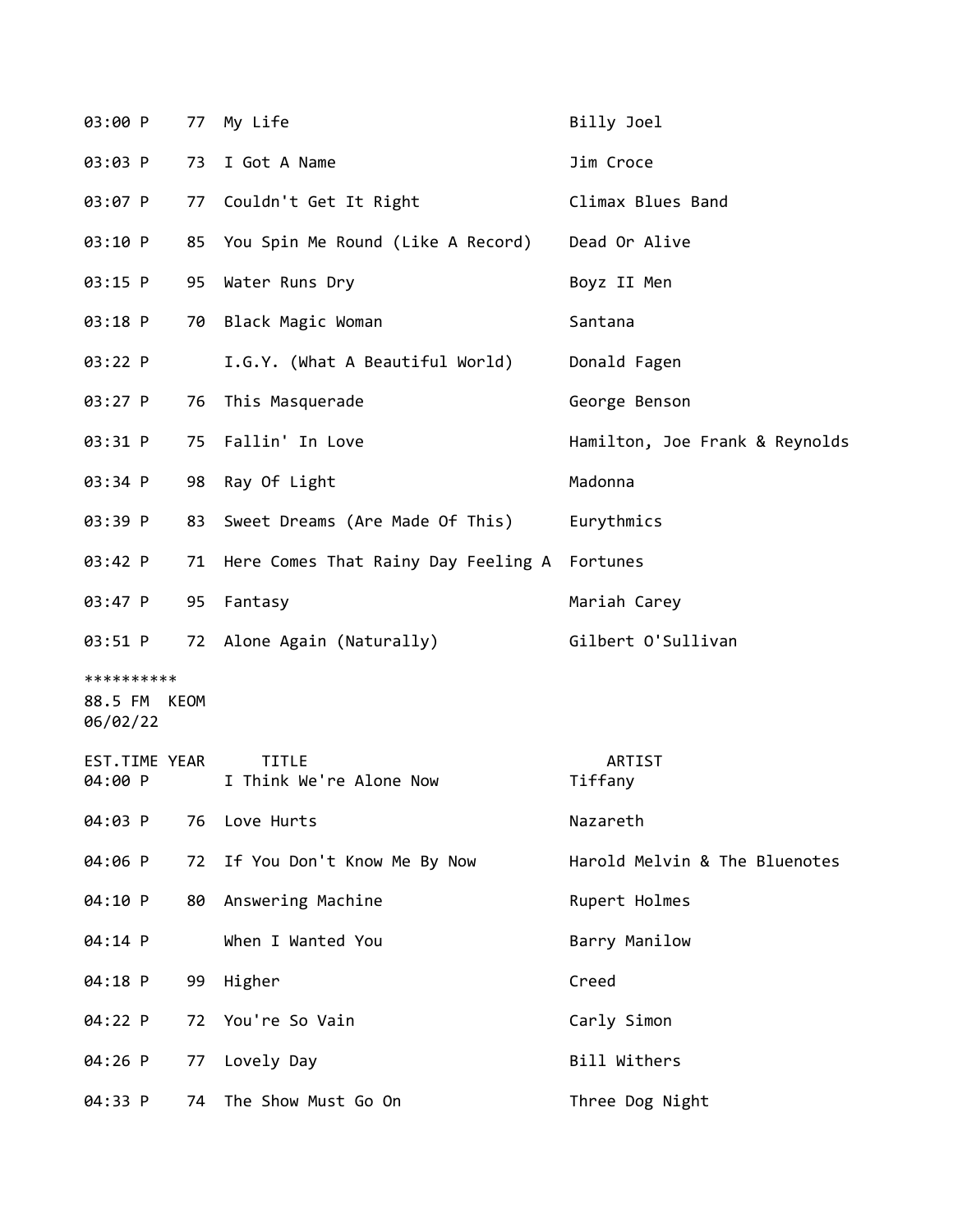|                                        |      | 04:36 P 82 I Ran (So Far Away)        | A Flock Of Seagulls           |
|----------------------------------------|------|---------------------------------------|-------------------------------|
| 04:40 P                                |      | 87 Head To Toe                        | Lisa Lisa & The Cult Jam      |
| 04:47 P                                |      | 74 Longfellow Serenade                | Neil Diamond                  |
| 04:50 P                                |      | A Word In Spanish                     | Elton John                    |
| **********<br>88.5 FM KEOM<br>06/02/22 |      |                                       |                               |
| EST.TIME YEAR<br>05:00 P               |      | TITLE<br>79 Heart Of Glass            | ARTIST<br>Blondie             |
| 05:03 P                                |      | 74 Waterloo                           | ABBA                          |
| 05:07 P                                |      | 76 Dream Weaver                       | Gary Wright                   |
| 05:10 P<br>Light Orchestra             |      | 80 Xanadu                             | Olivia Newton John & Electric |
|                                        |      | 05:16 P 77 It's Sad To Belong         | England Dan & John Ford Coley |
| 05:18 P                                |      | 98 Real World                         | Matchbox Twenty               |
| 05:23 P                                |      | 80 The Long Run                       | Eagles                        |
| $05:26$ P                              |      | Don't Stop The Music                  | Yarborough & Peoples          |
| 05:31 P                                |      | 72 Long Cool Woman (In A Black Dress) | Hollies                       |
| 05:35 P                                |      | All Around The World                  | Lisa Stansfield               |
| 05:40 P                                |      | 73 Feelin' Stronger Every Day         | Chicago                       |
| 05:47 P                                |      | 74 Rock Your Baby                     | George McCrae                 |
| 05:50 P                                |      | 91 Rush, Rush                         | Paula Abdul                   |
| 05:59 P                                | 81   | Morning Train (9 To 5)                | Sheena Easton                 |
| **********<br>88.5 FM<br>06/02/22      | KEOM |                                       |                               |
| EST.TIME YEAR<br>06:03 P               | 82   | <b>TITLE</b><br>Caught Up In You      | ARTIST<br>.38 Special         |
| 06:08 P                                | 76   | With Your Love                        | Jefferson Starship            |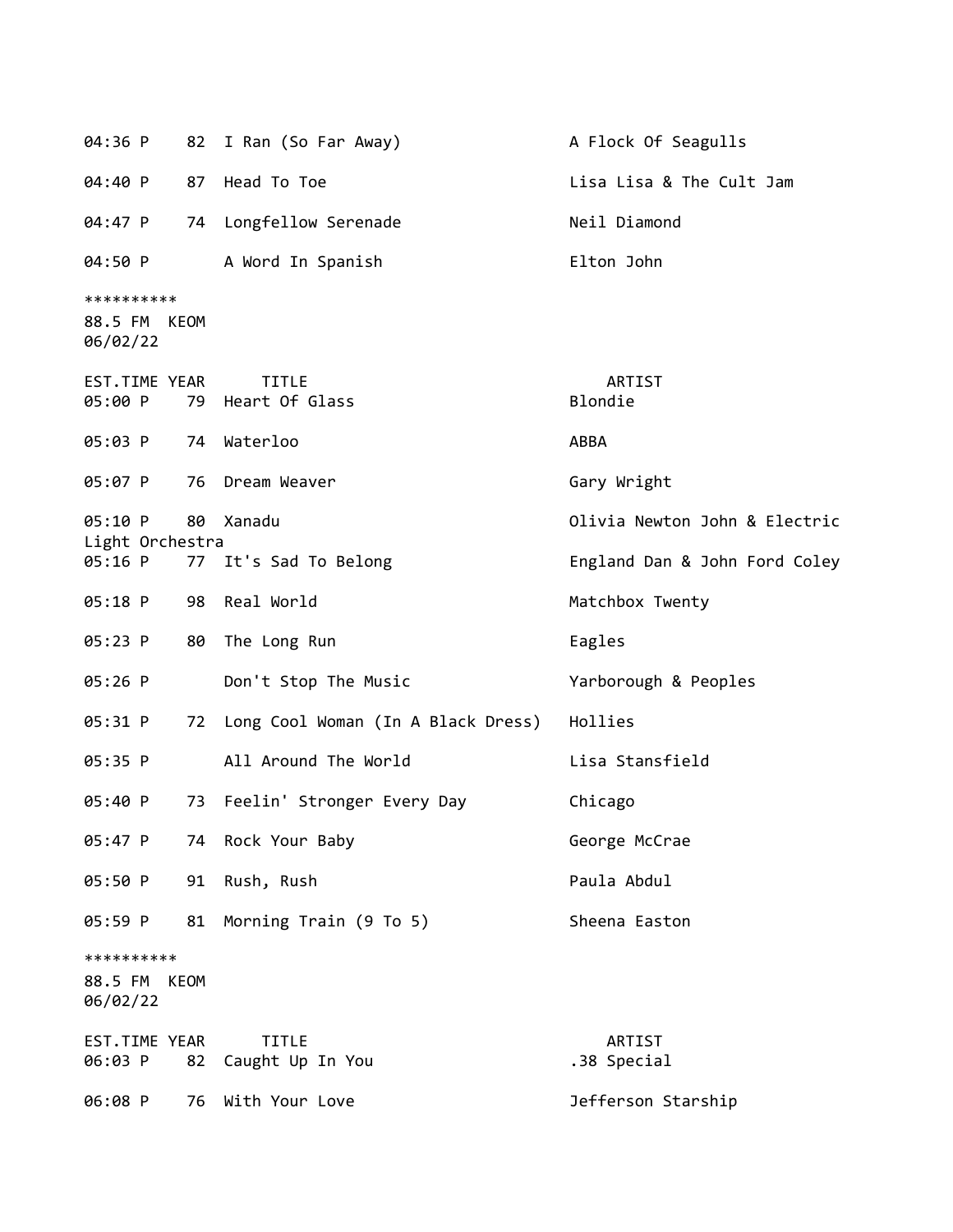| 06:12 P                           |      | 90 Cruising For Bruising                            | Basia                    |
|-----------------------------------|------|-----------------------------------------------------|--------------------------|
| 06:22 P                           |      | Don't Mean Nothing                                  | Richard Marx             |
| 06:26 P                           | 75   | Evil Woman                                          | Electric Light Orchestra |
| 06:31 P                           |      | Born To Wonder                                      | Rare Earth               |
| 06:34 P                           | 71   | Mercy Mercy Me (The Ecology)                        | Marvin Gaye              |
| 06:38 P                           | 81   | Keep On Loving You                                  | REO Speedwagon           |
| 06:41 P                           | 97   | Together Again                                      | Janet Jackson            |
| 06:48 P                           |      | De Do Do Do, De Da Da Da                            | Police                   |
| 06:52 P                           | 81   | I Missed Again                                      | Phil Collins             |
| **********<br>88.5 FM<br>06/02/22 | KEOM |                                                     |                          |
| EST.TIME YEAR<br>07:00 P          | 90   | <b>TITLE</b><br>The Shoop Shoop Song (It's In His K | ARTIST<br>Cher           |
| 07:03 P                           | 72   | Everybody Plays The Fool                            | Main Ingredient          |
| 07:06 P                           | 70   | Ain't No Mountain High Enough (Shor Diana Ross      |                          |
| 07:09 P                           |      | Hold On To My Love                                  | Jimmy Ruffin             |
| $07:15$ P                         |      | Make Love Stay                                      | Dan Fogelberg            |
| 07:19 P                           | 79   | Is She Really Going Out With Him                    | Joe Jackson              |
| 07:23 P                           | 78   | If I Can't Have You                                 | Yvonne Elliman           |
| $07:26$ P                         | 80   | One Fine Day                                        | Carole King              |
| 07:28 P                           | 81   | Just The Two Of Us                                  | Grover Washington, Jr    |
| 07:32 P                           | 79   | You're Only Lonely                                  | J.D. Souther             |
| 07:36 P                           |      | You Were Meant For Me                               | Jewel                    |
| 07:39 P                           |      | Smoke Gets In Your Eyes                             | Blue Haze                |
| 07:44 P                           | 77   | Don't Stop                                          | Fleetwood Mac            |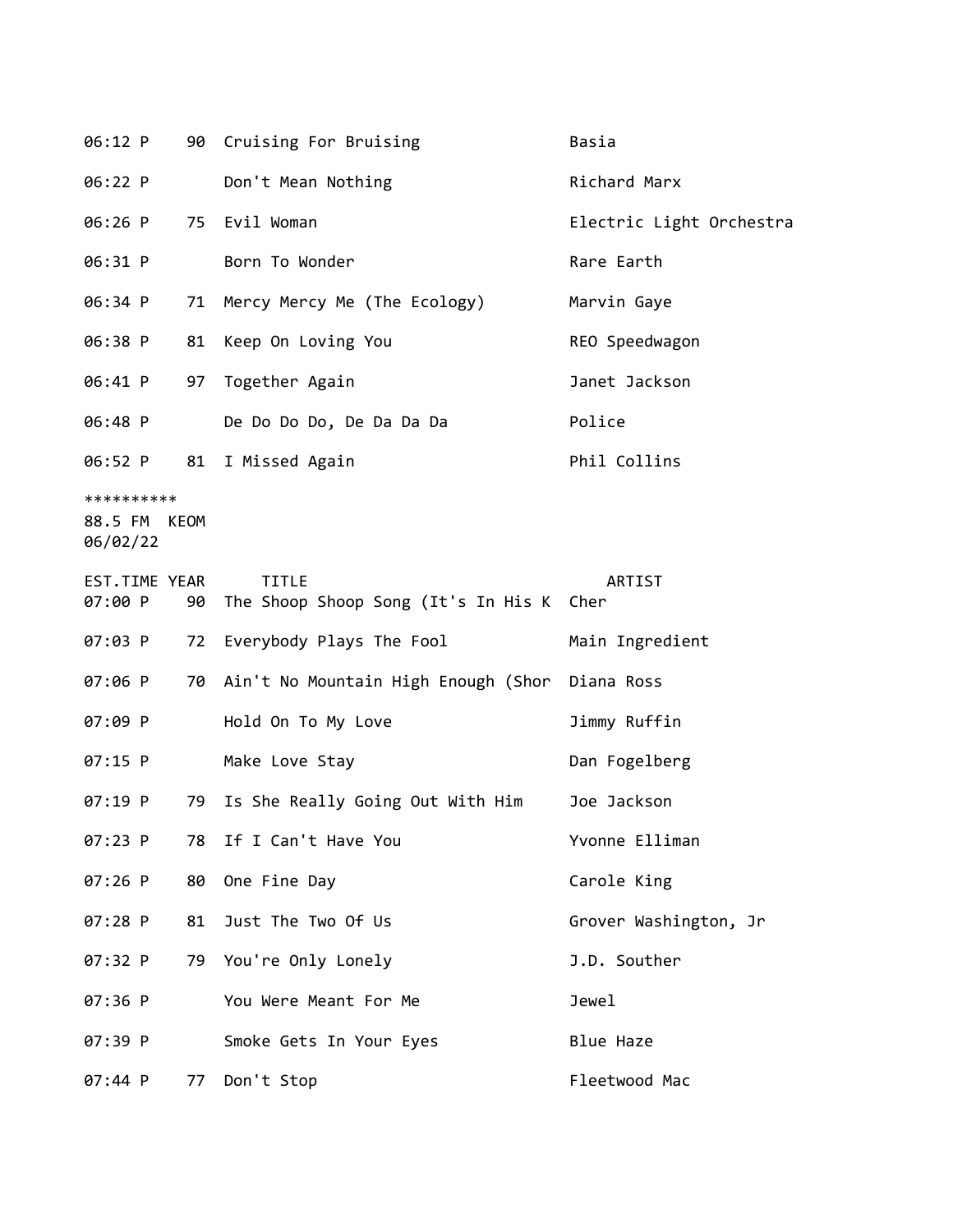| 07:47 P                                | 80   | Give Me The Night                                  | George Benson          |
|----------------------------------------|------|----------------------------------------------------|------------------------|
| 07:51 P                                | 72   | Don't Expect Me To Be Your Friend                  | Lobo                   |
| 07:55 P                                |      | Space Race                                         | Billy Preston          |
| 07:59 P                                |      | MacArthur Park                                     | Donna Summer           |
| **********<br>88.5 FM KEOM<br>06/02/22 |      |                                                    |                        |
| EST.TIME YEAR<br>08:03 P               | 78   | <b>TITLE</b><br>Disco Inferno                      | ARTIST<br>Trammps      |
| 08:06 P                                |      | 70 Thank You                                       | Sly & The Family Stone |
| 08:11 P                                | 87   | Only In My Dreams                                  | Debbie Gibson          |
| 08:16 P                                | 76   | Let Your Love Flow                                 | Bellamy Brothers       |
| 08:19 P                                | 75   | Nights On Broadway                                 | Bee Gees               |
| 08:23 P                                | 82   | I Want Candy                                       | Bow Wow Wow            |
| 08:26 P                                | 91   | Rhythm Of My Heart                                 | Rod Stewart            |
| 08:30 P                                | 78   | Three Times A Lady                                 | Commodores             |
| 08:33 P                                | 72   | I'm Stone In Love With You                         | Stylistics             |
| 08:37 P                                | 85   | Rhythm Of The Night                                | DeBarge                |
| 08:41 P                                |      | Close Encounters Of The Third Kind                 | John Williams          |
| 08:45 P                                | 93   | The River Of Dreams                                | Billy Joel             |
| 08:49 P                                | 70   | Make Me Smile                                      | Chicago                |
| 08:52 P                                | 74   | Lucy In The Sky With Diamonds                      | Elton John             |
| 08:59 P                                | 86   | Venus                                              | Bananarama             |
| **********<br>88.5 FM<br>06/02/22      | KEOM |                                                    |                        |
| EST.TIME YEAR<br>09:02 P               | 75   | <b>TITLE</b><br>They Just Can't Stop It The (Games | ARTIST<br>Spinners     |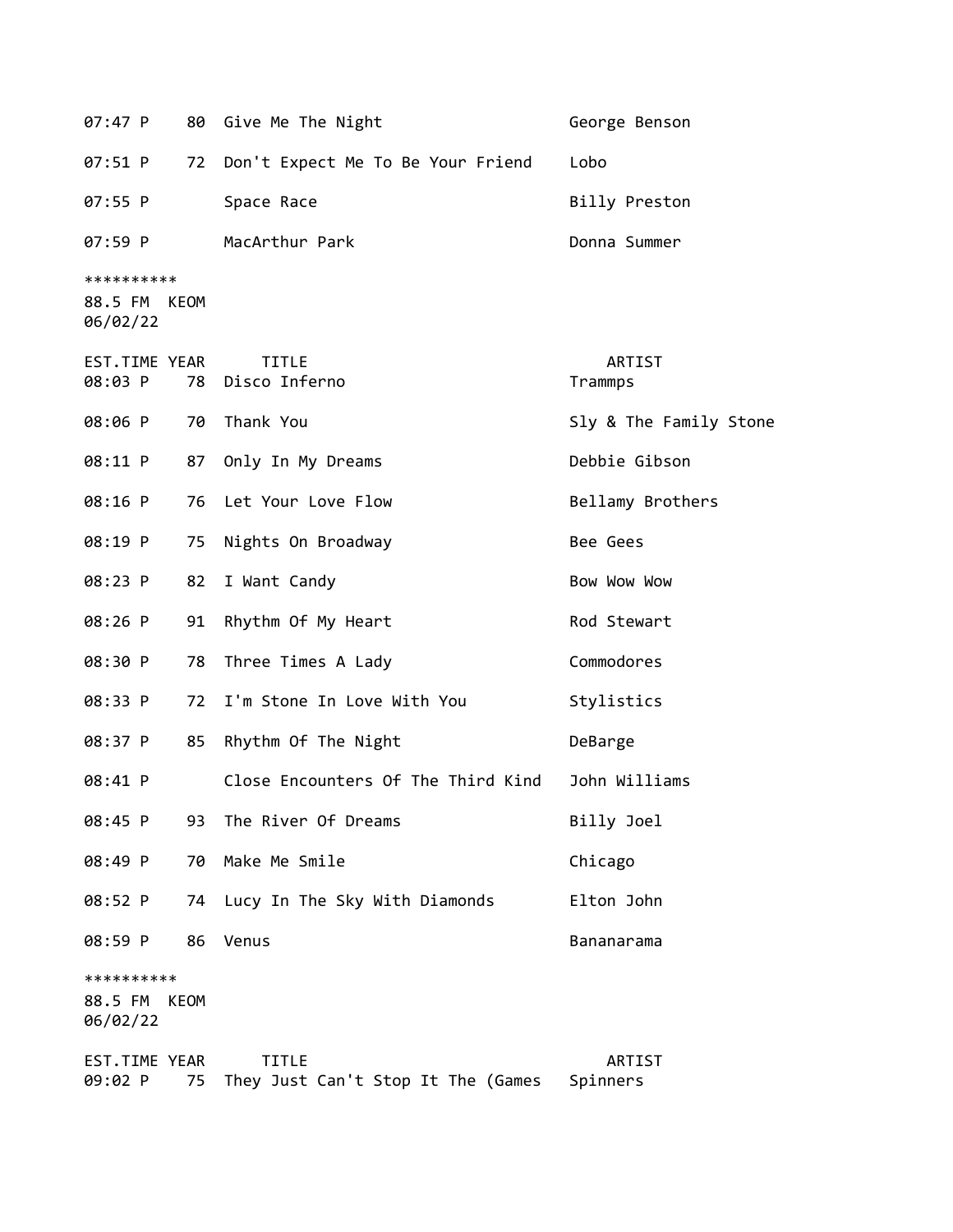| 09:06 P                           |      | 78 Kiss You All Over                | Exile                        |
|-----------------------------------|------|-------------------------------------|------------------------------|
| 09:09 P                           |      | 83 If I'd Been The One              | .38 Special                  |
| 09:14 P                           |      | Sledgehammer                        | Peter Gabriel                |
| 09:18 P                           |      | If You Go                           | Jon Secada                   |
| 09:22 P                           |      | 71 Ain't No Sunshine                | Bill Withers                 |
| 09:24 P                           |      | 73 Yes We Can Can                   | Pointer Sisters              |
| 09:30 P                           |      | 70 Lookin' Out My Back Door         | Creedence Clearwater Revival |
| 09:33 P                           |      | 78 You Belong To Me                 | Carly Simon                  |
| 09:36 P                           |      | Wishing Well                        | Terence Trent D'Arby         |
| 09:39 P                           | 84   | They Don't Know                     | Tracey Ullman                |
| 09:43 P                           |      | Say You'll Be There                 | Spice Girls                  |
| 09:46 P                           | 78   | Groove Line                         | Heatwave                     |
| 09:50 P                           | 73   | Delta Dawn                          | Helen Reddy                  |
| 09:53 P                           |      | Morning Side Of The Mountain        | Donny & Marie Osmond         |
| 09:56 P                           |      | 89 The Last Worthless Evening       | Don Henley                   |
| **********<br>88.5 FM<br>06/02/22 | KEOM |                                     |                              |
| EST.TIME YEAR<br>10:01 P          |      | <b>TITLE</b><br>72 Rockin' Robin    | ARTIST<br>Michael Jackson    |
| 10:04 P                           | 73   | Hello It's Me                       | Todd Rundgren                |
| 10:08 P                           | 72   | Me And Mrs. Jones                   | Billy Paul                   |
| 10:12 P                           |      | The Best                            | Tina Turner                  |
| 10:23 P                           | 92   | In The Still Of The Night           | Boyz II Men                  |
| 10:25 P                           | 78   | Magnet And Steel                    | Walter Egan                  |
| 10:29 P                           |      | Tie A Yellow Ribbon Round The Ole O | Tony Orlando & Dawn          |
| 10:33 P                           |      | The Hardest Thing                   | 98 Degrees                   |